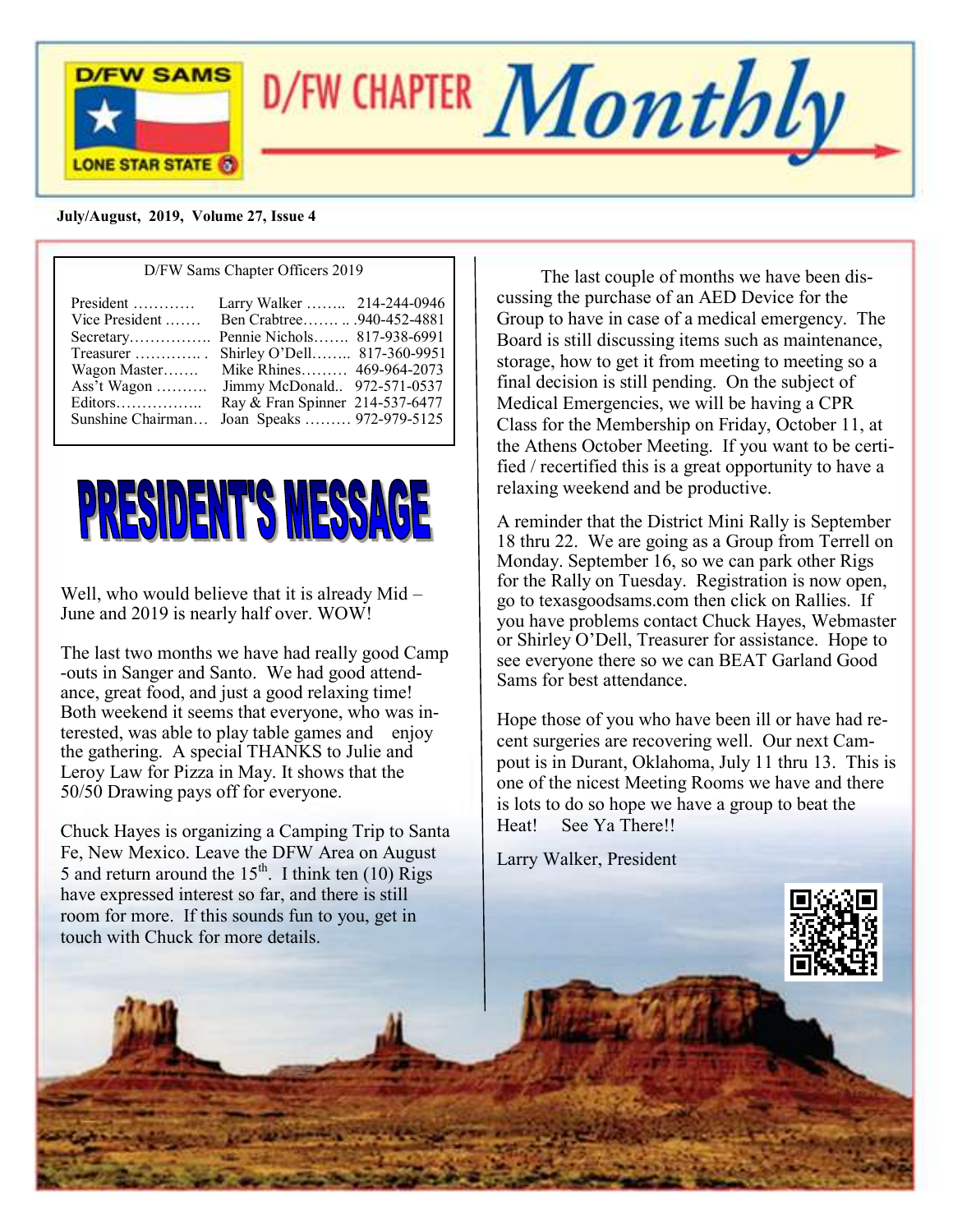### **Page 2**

## *MAY MEETING HIGHLIGHTS*

The meeting was called to order by our President, Larry Walker. Our Assistant Wagonmaster, Jimmy McDonald announced that there were 12 rigs and 1 drive in.

 Chuck Hayes reported that the DFW Sams site was up and running again, with some tweaking still in the works. He requested that everyone look at the "Forever site" for accuracy and send in any corrections needed, one name per form. Chuck also opened discussion for a possible week-long trip to Santa Fe the first week of August.

 The possibility of purchasing an AED was discussed. Chuck Hayes stated that an AED would be good, however the first stop should be CPR until help arrives. Additional information needs to be obtained and the discussion was tabled until next month.

 The free night of camping was won by Ben & Pat Crabtree.

*By Pennie, Nichols, Secretary*

#### *JUNE MEETING HIGLIGHTS*

 The meeting was called to order by our presisent, Larry Walker. Wagon master, Mike Rhines reported 12 rigs on the ground. Chuck Hayes stated that the mini-rally registration form was available on line. He also said that the website was operating well.

 The Sheriff's position is still open. Anyone interested in accepting this position should contact Larry.

 Shirley O'Dell announced that she has the Stuffed animals and asked that members take some to their local police departments to be given to the children.

 We are going to reduce the contents of the Red boxes at our next meeting and try to eliminate the silverware to reduce the weight in their boxes.

 The free night of camping was won by Jackie and Mike Rhines.

# *QR CODES* By Chuck Hayes

A QR code is a WEB address encoded in a special way and are used in conjunction with an application on a smart phone. For those who have seen them but don't know what they are, they are those 'funny looking little boxes' that you see in adds, on products or in printed material. They provide a WEB address

([www.dfwsams.texasgoodsam.com\)](http://www.dfwsams.texasgoodsam.com/) to the application where the use can either send the code to another smart phone or connect directly to the WEB site via the WEB browser on the phone. We want to start including our QR code on anything that we publish to the public i.e. our newsletter; our camping schedule; etc. Documents for our internal use like meeting minuets, treasurer reports, etc. do not need to include them. It would be nice to include it on the president's letter to new members so they have our WEB site. Attached is our QR code

for [www.dfwsams.texasgoodsam.com](http://www.dfwsams.texasgoodsam.com/)



By Marjorie Lawrence.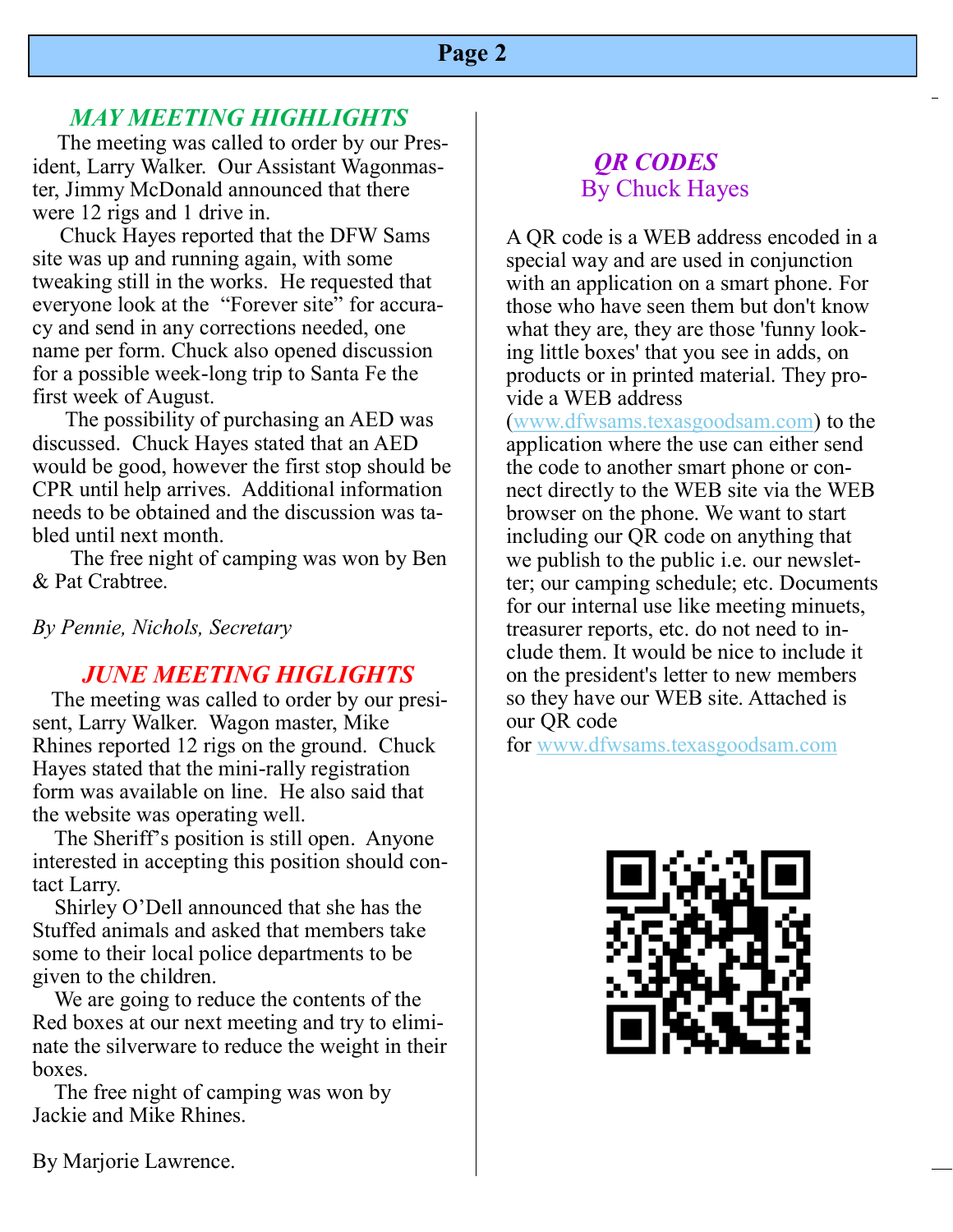# **Page 3**

 $\setminus$ 

#### IN OUR THOUGHTS AND PRAYERS

 We pray for all our members and their families, We also pray for Joan Speaks, Peggy Gainer, Shirley O'Dell, Melvin, Rosetta Parker, Ben Crabtree, Barbara Michaels, Judy Rawson, Joyce Martin and Don Hafer.

#### MINI RALLY IN CANTON

 The Mini Rally is scheduled for Sept. 18-22, 2019 in Canton, Texas. The theme is BEACH PARTY. So get those BIKINIS ready and come and have a great time. There will also be a "Helping Hand Award" "presented at the Mini Rally this year. Do you have someone you would like to nominate? Also please pre-register for the rally at www.texasgoodsam.com

#### MINI RALLY GARAGE SALE

 Members—remember that D/FW Sams is having a garage sale at the Mini Rally. Clean out your RVs and bring items to sell in Canton in September.

By Marjorie Lawrence

## CONGRATULATIONS

*Congratulations to Linda Donihoo for being the newest member of our D/FW family. We hope you will enjoy all the campouts and we are so glad to have you with us. God Bless You.*

## *ANNIVERSARIES*

### *JULY, 2019*

| Ray & Fran Spinner            | July 4  | 61 years |
|-------------------------------|---------|----------|
| James & Rosetta Parker July 9 |         | 53 years |
| Leroy & Julie Law             | July 22 | 58 years |

### *AUGUST, 2019*

| Chuck & Dawn Hayes              | Aug. $3$ | 51 years |
|---------------------------------|----------|----------|
| Mike & Pennie Nichols           | Aug. $4$ | 25 years |
| Ben & Pat Crabtree              | Aug. $5$ | 57 years |
| Billy & Joan Speaks             | Aug. $7$ | 20 years |
| Norman & Sharon Lambert Aug. 13 |          | 59 years |



## *BIRTHDAYS*

#### *JULY, 2019*

| Norman Lambert          | July 8    |
|-------------------------|-----------|
| Linda Jenkins           | July $13$ |
| <b>Sharon Babineaux</b> | July 21   |
| George Thompson         | July 27   |
| <b>Barry Kibbe</b>      | July 28   |

## *AUGUST, 2019*

| Jacklyn Rhines        | Aug. $7$  |
|-----------------------|-----------|
| Joan Speaks           | Aug. $10$ |
| Marsha Barnhart       | Aug. $11$ |
| <b>Michael Rhines</b> | Aug. $17$ |
| Ray Spinner           | Aug. $20$ |
| Leroy Law             | Aug. $24$ |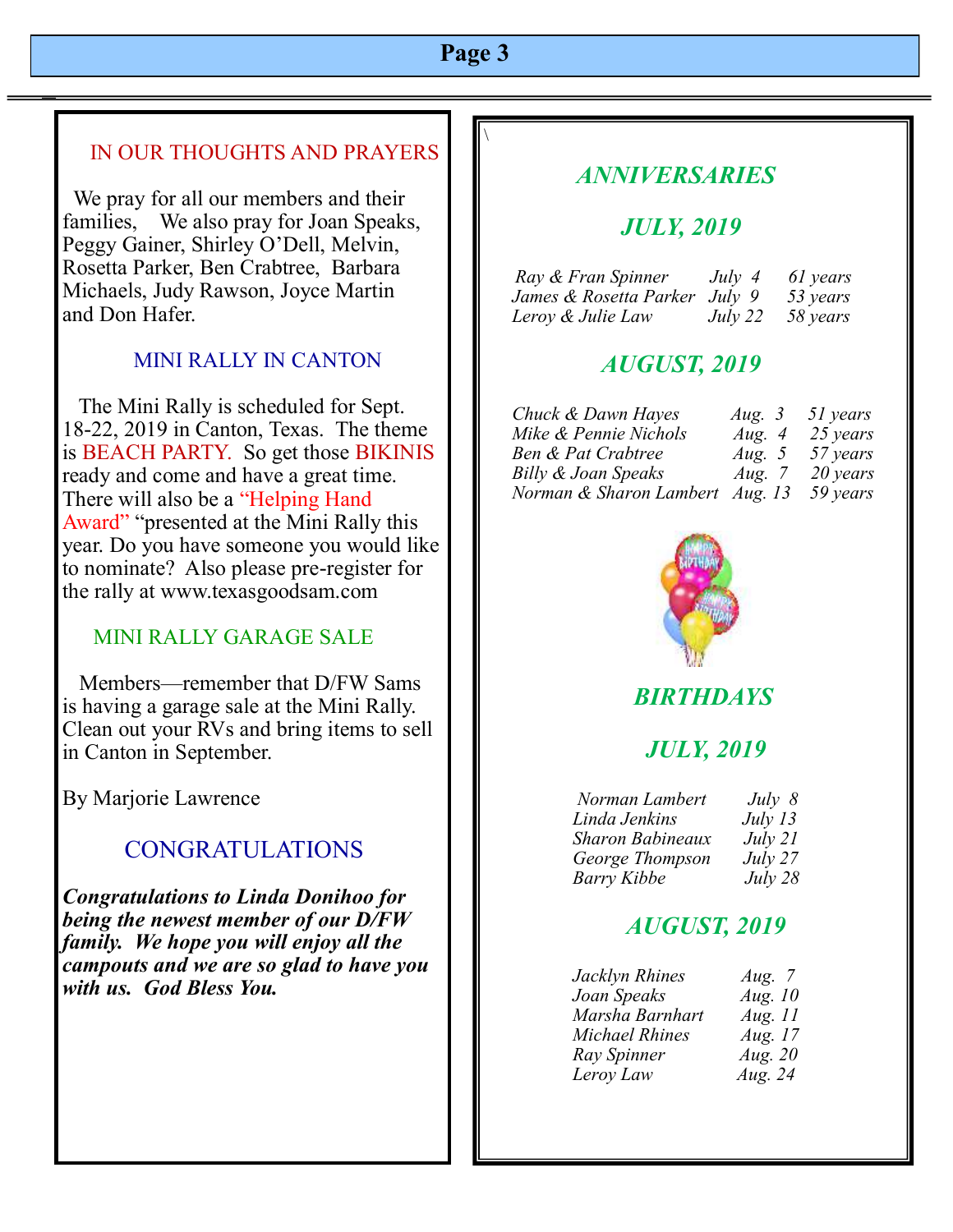# **Pa***g***e 4**

# JULY OUTING

Date: July 11-14. 2019

Place Choctaw RV Park 3650 Enterprise Dr. Durant, OK 74701 580-920-0160:

#### YOU NEED TO CALL CHOCTAW FOR YOUR **RESERVATIONS**

#### DIRECTIONS:

Go North on US 75 to Durant, Oklahoma. Turn left past the Choctaw Casino on Enterprise Dr. The park is on your left.

Wagon Master: Mike Rhines.. Please contact Mike at 972-775-2690 or e-mail him at wagonmaster@dfwsams.texasgoodsam.com to advise whether you will or will not be attending the campout and when you plan to arrive and leave.

Hosts & Hostesses: Mike & Pennie Nichols Larry & Pennie Walker

Thursday—On your own

Friday—On your own

 Saturday—5:30 PM The hosts will Provide Smoked Brisket & Chicken

 Each rig is to provide a vegetable, salad, bread or dessert.



# AUGUST LUNCHEON

Date: August 22, 2019

Place: MI PUEBLE 8010 Bedford Euless Road N. Richland Hills, TX 817-605-3434

DIRECTIONS;

From Dallas, take Rt. 183 to 820 and go west to Bedford Euless Rd. exit. Continue west to the Restaurant.

From Ft. Worth, take Rt. 26 to Bedford Euless Rd. Exit. Continue west to the restaurant.

Wagon Master: Mike Rhines. Please contact Mike at 972-775-2690 or e-mail him at wagonmaster@dfw sams.texasgoodsam.com to advise whether you will or will not be attending the luncheon

## ASSOCIATE MEMBERS

Please try to make it to the luncheon. You are more than welcome and it would be great for us to be able to see you once in awhile.

+++++++++++++++++++++++++++++++++++++



*A house in Leadville, CO with the fence made out of skids. Pennie & Mike Nichols saw this on their trip to Colorado. Pennie said there was still lots of snow on the Colorado Mountains.*